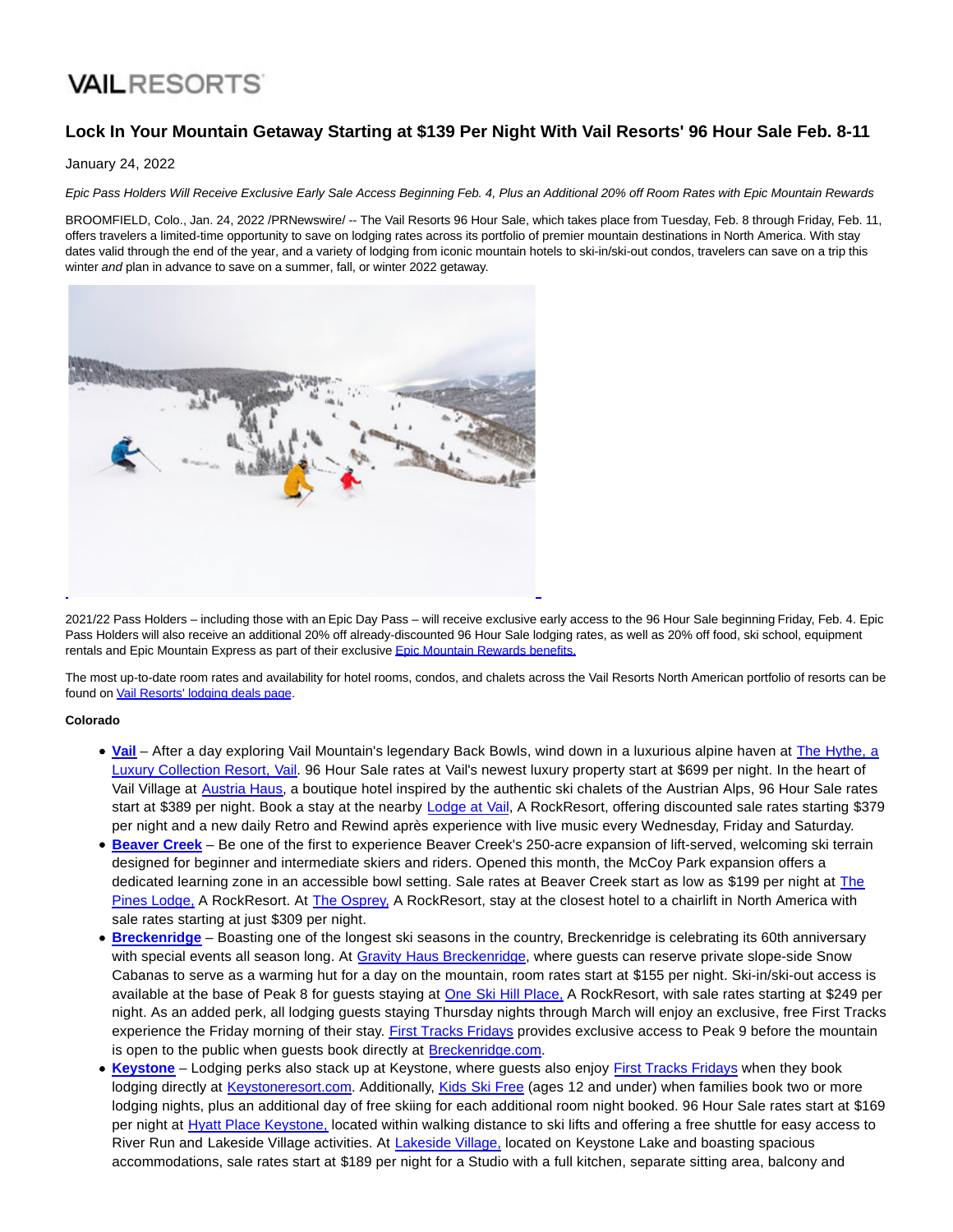fireplace.

**[Crested Butte](https://c212.net/c/link/?t=0&l=en&o=3421758-1&h=2246981890&u=https%3A%2F%2Fwww.skicb.com%2Fplan-your-trip%2Fplanning-a-ski-trip.aspx&a=Crested+Butte)** – Known for some of the best extreme terrain in the nation, Crested Butte is home to the steepest clear-cut run in North America. 96 Hour Sale rates start at \$169 per night at [The Grand Lodge Hotel & Spa](https://c212.net/c/link/?t=0&l=en&o=3421758-1&h=3831721475&u=https%3A%2F%2Fwww.skicb.com%2FPlan-Your-Trip%2Fstay%2Fdetails%2FThe-Grand-Lodge-Crested-Butte-Hotel-and-Suites%3Flocation%3D51149&a=The+Grand+Lodge+Hotel+%26+Spa) located just 200 yards from the slopes and in the heart of the Mt. Crested Butte base area village. Also centrally located just steps from the ski lifts, [The Lodge at Mountaineer Square f](https://c212.net/c/link/?t=0&l=en&o=3421758-1&h=3203354805&u=https%3A%2F%2Fwww.skicb.com%2FPlan-Your-Trip%2Fstay%2Fdetails%2FThe-Lodge-at-Mountaineer-Square%3Flocation%3D569191&a=The+Lodge+at+Mountaineer+Square)eatures luxurious accommodations with 96 Hour Sale rates starting at \$219 per night.

# **California**

- **[Heavenly](https://c212.net/c/link/?t=0&l=en&o=3421758-1&h=3552084571&u=https%3A%2F%2Fwww.skiheavenly.com%2Fplan-your-trip%2Fplanning-a-ski-trip.aspx&a=Heavenly)** Spanning California and Nevada, high above the waters of Lake Tahoe, Heavenly Mountain Resort offers a rare combination of expansive terrain and a panoramic lake backdrop. 96 Hour Sale rates start as low as \$179 per night at [Lakeland Village.](https://c212.net/c/link/?t=0&l=en&o=3421758-1&h=3217508836&u=https%3A%2F%2Fwww.skiheavenly.com%2Fplan-your-trip%2Fstay%2Flakeland.aspx&a=Lakeland+Village) Sale rates start at \$689 per night at [Zalanta,](https://c212.net/c/link/?t=0&l=en&o=3421758-1&h=3203506144&u=https%3A%2F%2Fwww.skiheavenly.com%2Fplan-your-trip%2Fstay%2Fzalanta.aspx&a=Zalanta) located just steps away from Heavenly Village and the Gondola, with accommodations ranging from 2-, 3-, and 4- bedroom luxury residences.
- **[Northstar](https://c212.net/c/link/?t=0&l=en&o=3421758-1&h=3941708816&u=https%3A%2F%2Fwww.northstarcalifornia.com%2Fplan-your-trip%2Fplanning-a-ski-trip.aspx&a=Northstar)** At Northstar California, the majestic trees in the Martis Valley open up for the ideal mountain getaway complete with fireside hot cocoas and an estimated 350 inches of annual snowfall. Sale rates start at \$179 per night at [Northstar Mountain Condos.](https://c212.net/c/link/?t=0&l=en&o=3421758-1&h=545614365&u=https%3A%2F%2Fwww.northstarcalifornia.com%2FPlan-Your-Trip%2Fstay%2Fdetails%2FNorthstar-Mountain-Condos%3Flocation%3D50016784&a=Northstar+Mountain+Condos) Mid-mountain luxury with ski-in/ski-out access is available at [Constellation Residences w](https://c212.net/c/link/?t=0&l=en&o=3421758-1&h=1607127643&u=https%3A%2F%2Fwww.northstarcalifornia.com%2Fplan-your-trip%2Fstay%2Fconstellation-residences.aspx&a=Constellation+Residences)ith sale rates starting at \$1,119 per night.
- **[Kirkwood](https://c212.net/c/link/?t=0&l=en&o=3421758-1&h=723251482&u=https%3A%2F%2Fwww.kirkwood.com%2Fplan-your-trip%2Fplanning-a-ski-trip.aspx&a=Kirkwood)** Removed from the hustle and bustle of nearby Lake Tahoe, Kirkwood offers some of North America's most challenging and open terrain. 96 Hour Sale rates are available as low as \$169 per night at [The Meadows,](https://c212.net/c/link/?t=0&l=en&o=3421758-1&h=3786071074&u=https%3A%2F%2Fwww.kirkwood.com%2FPlan-Your-Trip%2Fstay%2Fdetails%2FMeadows%3Flocation%3D50016864&a=The+Meadows) centrally located condos just a short hundred-yard walk to the popular 5 and 6 chair lifts.

# **Utah**

[Park City](https://c212.net/c/link/?t=0&l=en&o=3421758-1&h=3574743119&u=https%3A%2F%2Fwww.parkcitymountain.com%2Fplan-your-trip%2Fplanning-a-ski-trip.aspx&a=Park+City) is the largest ski and snowboard resort in the United States, conveniently located just 30 minutes from Salt Lake International Airport. 96 Hour Sale rates start at \$209 per night at [Silverado Lodge,](https://c212.net/c/link/?t=0&l=en&o=3421758-1&h=541591311&u=https%3A%2F%2Fwaitingroom.snow.com%2F%3Fc%3Dvailresorts%26e%3Dvailresortsecomm1%26ver%3Dv3-aspnet-3.6.2%26cver%3D117%26man%3DSapphire%2520-%2520All%2520Non%2520Reservation%2520Pages%2520and%2520APIs%2520-%2520PROD%26t%3Dhttps%253A%252F%252Fwww.parkcitymountain.com%252FPlan-Your-Trip%252Fstay%252Fdetails%252Fsilverado-lodge%253Flocation%253D50016553&a=Silverado%C2%A0+Lodge) located in Canyons Village just steps from the mountain. Also located in the heart of Canyons Village, Sundial Lodge offers sale rates starting at \$299 with amenities including a heated outdoor pool and rooftop hottub. Ski-in/ski-out access is available at the iconi[c Grand Summit Hotel,](https://c212.net/c/link/?t=0&l=en&o=3421758-1&h=3357610493&u=https%3A%2F%2Fwww.parkcitymountain.com%2Fplan-your-trip%2Fstay%2Fgrand-summit.aspx&a=Grand+Summit+Hotel) A RockResort, where sale rates start at \$319 per night.

# **Canada**

At **[Whistler Blackcomb](https://c212.net/c/link/?t=0&l=en&o=3421758-1&h=2926215028&u=https%3A%2F%2Fwww.whistlerblackcomb.com%2Fplan-your-trip%2Fplanning-a-ski-trip.aspx&a=Whistler+Blackcomb)**, North America's largest ski resort, skiers and riders have access to new ski and ride camps for women, private lessons with an Olympian, and big-mountain skiing brought to life through a signature combination of high-alpine terrain and thrilling descents. 96 Hour Sale rates start at \$269 CAD at [Legends,](https://c212.net/c/link/?t=0&l=en&o=3421758-1&h=2539253021&u=https%3A%2F%2Fwww.whistlerblackcomb.com%2FPlan-Your-Trip%2Fstay%2Fdetails%2Flegends%3Flocation%3D1307390&a=Legends) Creekside's premier family accommodation. Ski-in/ski-out access and a unique collection of designer suites can be booked at **First Tracks Lodge**, with sale rates starting at \$299 CAD per night.

#### **Vermont**

Skiers and riders in New England have access to an unbeatable network of resorts and lodging. In Vermont, guests can take advantage of 96 Hour Sale lodging rates starting at \$199 per night. **[Mount](https://c212.net/c/link/?t=0&l=en&o=3421758-1&h=2288236987&u=https%3A%2F%2Fwww.mountsnow.com%2Fplan-your-trip%2Fplanning-a-ski-trip.aspx&a=Mount+Snow) Snow**, and **[Okemo](https://c212.net/c/link/?t=0&l=en&o=3421758-1&h=3474167770&u=https%3A%2F%2Fwww.okemo.com%2Fplan-your-trip%2Fplanning-a-ski-trip.aspx&a=Okemo)** feature a variety of lodging ranging from cozy B&Bs to luxury slope-side accommodations.

# **Pennsylvania**

**[Liberty Mountain](https://c212.net/c/link/?t=0&l=en&o=3421758-1&h=2700532366&u=https%3A%2F%2Fwww.libertymountainresort.com%2Fplan-your-trip%2Fplanning-a-ski-trip.aspx&a=Liberty+Mountain)** is located just north of the Maryland-Pennsylvania border. Guests can take advantage of 96 Hour Sale rates starting at \$189 per night at the **Alpine Lodge** located close to the slopes.

#### **New York**

**[Hunter Mountain](https://c212.net/c/link/?t=0&l=en&o=3421758-1&h=572135189&u=https%3A%2F%2Fwww.huntermtn.com%2Fplan-your-trip%2Fplanning-a-ski-trip&a=Hunter+Mountain)** is just a short ride from New York City. Four separate mountain faces encompass a wide variety of terrain, which caters to skiers and riders of all ability levels. Guests can take advantage of 96 Hour Sale rates starting from \$169 per night at the Kaatskill Mountain Club.

# **Flexible Booking Policy**

The 96 Hour Sale spans arrival dates throughout the year, and valid travel dates and minimum length-of-stay may vary across individual properties. The most up-to-date room rates and availability for participating hotels, condos, and lodges across Vail Resorts' North American portfolio of resorts can be found at [Vail Resorts' lodging deals page.](https://c212.net/c/link/?t=0&l=en&o=3421758-1&h=4012947350&u=http%3A%2F%2Fwww.snow.com%2Finfo%2Flodging-deals&a=Vail+Resorts%27+lodging+deals+page) To provide guests with flexibility and reassurance as they navigate their travel plans, Vail Resorts also offers a [flexible booking policy.](https://c212.net/c/link/?t=0&l=en&o=3421758-1&h=824032647&u=http%3A%2F%2Fwww.snow.com%2Fhospitality%2Fcancellation-policy&a=flexible+booking+policy)

# **Enhanced Safety Protocols**

Vail Resorts prioritizes the health and safety of its guests, employees and communities and will continue to monitor public health guidance surrounding COVID-19. Vail Resorts ha[s enhanced safety protocols i](https://c212.net/c/link/?t=0&l=en&o=3421758-1&h=1156204897&u=https%3A%2F%2Fwww.snow.com%2Finfo%2Fwinter-experience.aspx&a=enhanced+safety+protocols)n place across all owned and operated properties. These safety guidelines include indoor face covering requirements, limited touchpoints at check in, and property-wide enhanced cleaning measures.

# **About RockResorts®**

RockResorts, a wholly owned subsidiary of Vail Resorts, sets the standard for belonging in some of the world's most admired destinations. Punctuated by the character of their iconic locations, our pampered accommodations range from glamorous hotels to cozy mountain hideouts, all defined by a level of service and respect for the environment that's unmatched in the industry. The RockResorts collection includes The Arrabelle at Vail Square and The Lodge at Vail in Vail, Colo.; The Osprey at Beaver Creek and The Pines Lodge in Beaver Creek, Colo.; One Ski Hill Place in Breckenridge, Colo.; and Grand Summit Hotel in Park City, Utah[. www.rockresorts.com](https://c212.net/c/link/?t=0&l=en&o=3421758-1&h=83280675&u=http%3A%2F%2Fwww.rockresorts.com%2F&a=www.rockresorts.com)

# **About Vail Resorts, Inc. (NYSE: MTN)**

Vail Resorts, Inc., through its subsidiaries, is the leading global mountain resort operator. Vail Resorts' subsidiaries operate 37 destination mountain resorts and regional ski areas, including Vail, Beaver Creek, Breckenridge, Keystone and Crested Butte in Colorado; Park City in Utah; Heavenly, Northstar and Kirkwood in the Lake Tahoe area of California and Nevada; Whistler Blackcomb in British Columbia, Canada; Perisher, Falls Creek and Hotham in Australia; Stowe, Mount Snow, Okemo in Vermont; Hunter Mountain in New York; Mount Sunapee, Attitash, Wildcat and Crotched in New Hampshire; Stevens Pass in Washington; Liberty, Roundtop, Whitetail, Jack Frost and Big Boulder in Pennsylvania; Alpine Valley, Boston Mills,